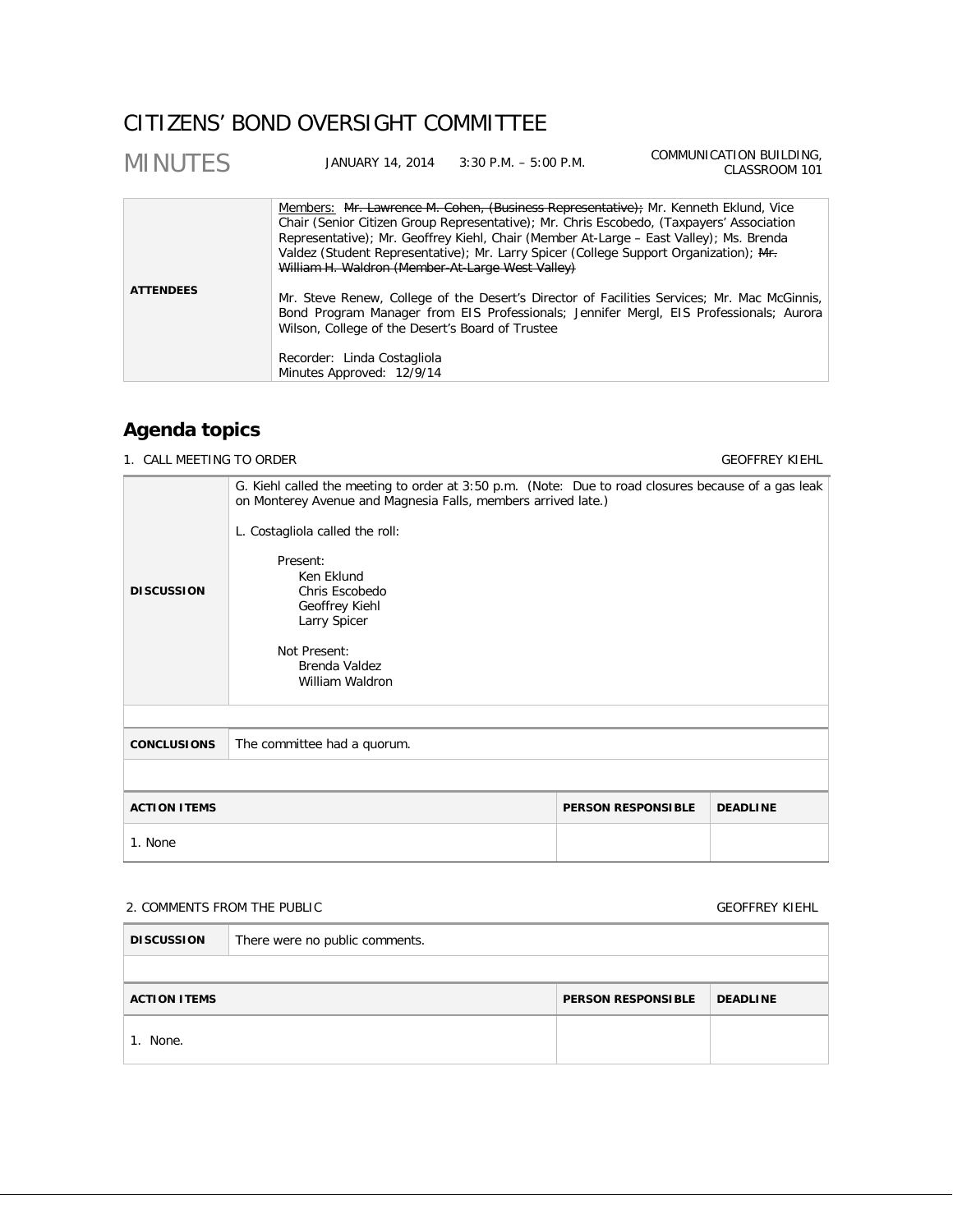### 3. APPROVAL OF MINUTES GEOFFREY KIEHL

| <b>DISCUSSION</b>                                                   | A motion was made by K. Eklund to approve the June 11, 2013 meeting minutes, seconded by Chris<br>Escobedo. All in favor. No Opposed. No Abstained. Motion Passed.<br>A motion was made by L. Spicer to approve the September 10, 2013 meeting minutes, seconded by<br>K. Eklund. No. Opposed. 1 Abstained. Motion Passed. |  |  |
|---------------------------------------------------------------------|----------------------------------------------------------------------------------------------------------------------------------------------------------------------------------------------------------------------------------------------------------------------------------------------------------------------------|--|--|
|                                                                     |                                                                                                                                                                                                                                                                                                                            |  |  |
| <b>CONCLUSIONS</b>                                                  | Meeting meetings from June 11, 2013 meeting and September 10, 2013 meeting were approved.                                                                                                                                                                                                                                  |  |  |
|                                                                     |                                                                                                                                                                                                                                                                                                                            |  |  |
| <b>ACTION ITEMS</b><br><b>PERSON RESPONSIBLE</b><br><b>DEADLINE</b> |                                                                                                                                                                                                                                                                                                                            |  |  |
| 1. None.                                                            |                                                                                                                                                                                                                                                                                                                            |  |  |

### 4. INFORMATION LISA HOWELL

| <b>DISCUSSION</b>   | Lisa Howell, Vice President of Administrative Services, introduced herself and provided background<br>information.<br>Lisa followed up on a couple of items and they are:<br>Liability Insurance Coverage - Committee members were added to the District's policy at<br>no extra charge to the District. There was a question regarding crime coverage and that<br>coverage is separate. Crime coverage is for members that actually handles money. This<br>committee does not handle money.<br>Bylaws – now allows a member to extend their term from a total of four years to a total of<br>six years. |  |  |  |
|---------------------|----------------------------------------------------------------------------------------------------------------------------------------------------------------------------------------------------------------------------------------------------------------------------------------------------------------------------------------------------------------------------------------------------------------------------------------------------------------------------------------------------------------------------------------------------------------------------------------------------------|--|--|--|
|                     |                                                                                                                                                                                                                                                                                                                                                                                                                                                                                                                                                                                                          |  |  |  |
| <b>CONCLUSIONS</b>  |                                                                                                                                                                                                                                                                                                                                                                                                                                                                                                                                                                                                          |  |  |  |
|                     |                                                                                                                                                                                                                                                                                                                                                                                                                                                                                                                                                                                                          |  |  |  |
| <b>ACTION ITEMS</b> | <b>DEADLINE</b><br><b>PERSON RESPONSIBLE</b>                                                                                                                                                                                                                                                                                                                                                                                                                                                                                                                                                             |  |  |  |
| 1. None.            |                                                                                                                                                                                                                                                                                                                                                                                                                                                                                                                                                                                                          |  |  |  |

| 5. FINANCIAL &<br>PERFORMANCE AUDITS                                                                                                                                                                                                                                                                                                                                                                                                                                                                                                                                                                                                      |                                                                                                                                                                                                                      |  | <b>AUDITORS</b> |
|-------------------------------------------------------------------------------------------------------------------------------------------------------------------------------------------------------------------------------------------------------------------------------------------------------------------------------------------------------------------------------------------------------------------------------------------------------------------------------------------------------------------------------------------------------------------------------------------------------------------------------------------|----------------------------------------------------------------------------------------------------------------------------------------------------------------------------------------------------------------------|--|-----------------|
| <b>DISCUSSION</b>                                                                                                                                                                                                                                                                                                                                                                                                                                                                                                                                                                                                                         | Heidi White from Vavrinek, Trine, Day & Co., LLP reviewed both Financial and Performance Audit<br>reports with the committee. Audit reports were presented at December's Board of Trustees regular<br>board meeting. |  |                 |
|                                                                                                                                                                                                                                                                                                                                                                                                                                                                                                                                                                                                                                           |                                                                                                                                                                                                                      |  |                 |
| Received clean financial and performance audit reports"The results of our tests indicated that, in<br>all significant respects, Desert Community College District has properly accounted for the<br>expenditures held in the Bond Funds (Measure B) and that such expenditures were made for<br>authorized Bond projects. There were no salaries of administrators charge to the Bond Funds for<br><b>CONCLUSIONS</b><br>District general administration or operations. District procedures for disbursement of funds were<br>applied in accordance with laws and regulations, as well as policies approved by the Board of<br>Trustees." |                                                                                                                                                                                                                      |  |                 |
|                                                                                                                                                                                                                                                                                                                                                                                                                                                                                                                                                                                                                                           |                                                                                                                                                                                                                      |  |                 |
| <b>ACTION ITEMS</b><br><b>PERSON RESPONSIBLE</b><br><b>DEADLINE</b>                                                                                                                                                                                                                                                                                                                                                                                                                                                                                                                                                                       |                                                                                                                                                                                                                      |  |                 |
| 1. None.                                                                                                                                                                                                                                                                                                                                                                                                                                                                                                                                                                                                                                  |                                                                                                                                                                                                                      |  |                 |

## 6. IRS AUDIT AND RESIDENCE IN A 1990 OF THE SECOND MANUSCRIPT OF THE SECOND MANUSCRIPT OF THE SECOND MANUSCRIPT OF THE SECOND MANUSCRIPT OF THE SECOND MANUSCRIPT OF THE SECOND MANUSCRIPT OF THE SECOND MANUSCRIPT OF THE SEC

| <b>DISCUSSION</b> | IRS Audit is currently under review. There is a timing issue on expending the bond funds. There              |
|-------------------|--------------------------------------------------------------------------------------------------------------|
|                   | $\pm$ may be a penalty of \$229,984.03, which is less than the original amount of half a million dollars. L. |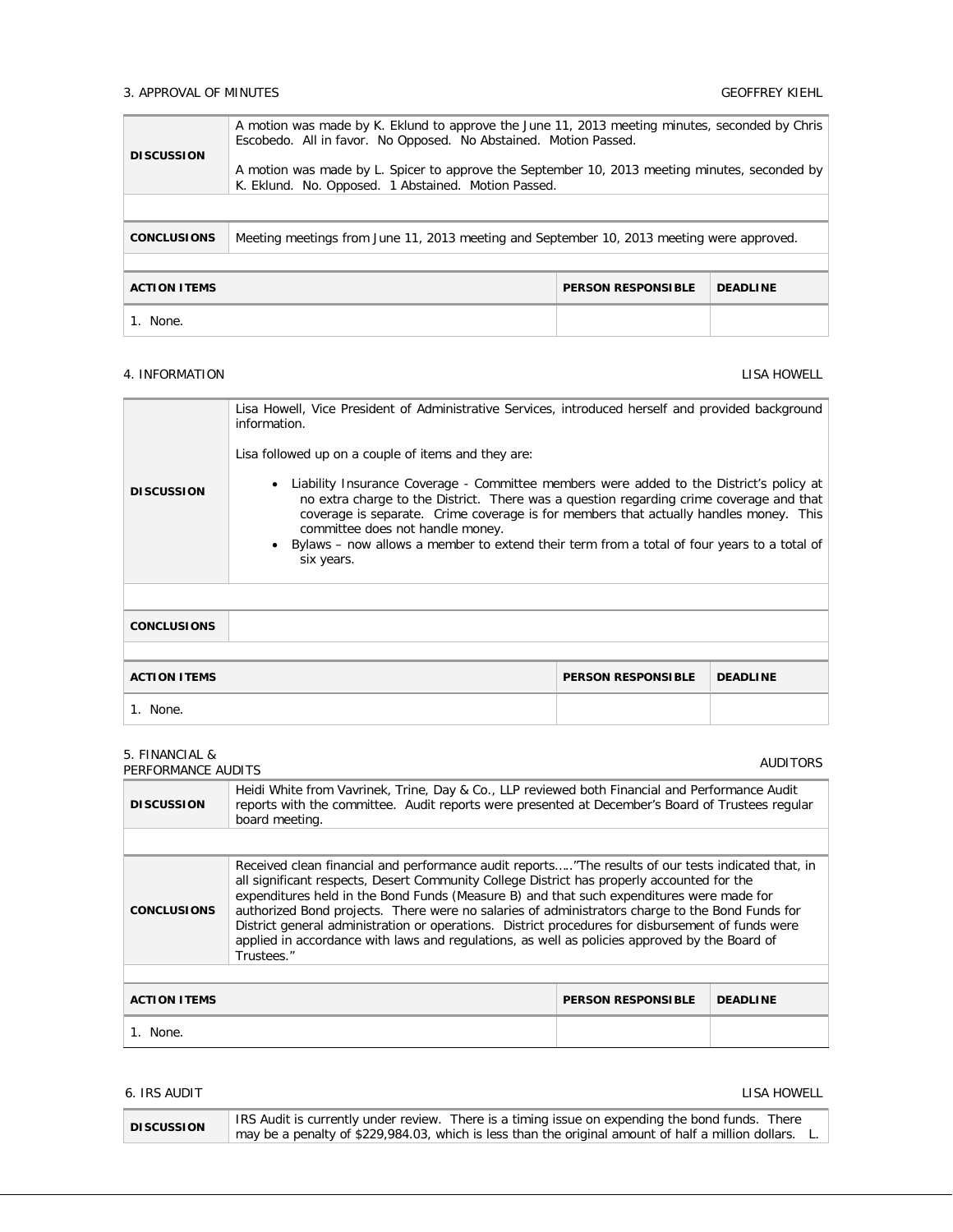|                                                                                                                                                | Howell will report back on potential future findings. The committee was concerned about other<br>bond fund series that this might happen to so it was requested that Mac and Steve provide a<br>timeline of future projects. |                                              |              |  |
|------------------------------------------------------------------------------------------------------------------------------------------------|------------------------------------------------------------------------------------------------------------------------------------------------------------------------------------------------------------------------------|----------------------------------------------|--------------|--|
| L. Howell will report back on potential future findings and Mac and Steve will provide a timeline of<br><b>CONCLUSIONS</b><br>future projects. |                                                                                                                                                                                                                              |                                              |              |  |
| <b>PERSON RESPONSIBLE</b><br><b>DEADLINE</b><br><b>ACTION ITEMS</b>                                                                            |                                                                                                                                                                                                                              |                                              |              |  |
| 1. Update on IRS Audit<br>2. Timeline of Future Projects                                                                                       |                                                                                                                                                                                                                              | Lisa Howell<br>Steve Renew & Mac<br>McGinnis | ASAP<br>ASAP |  |

### 7. 2012-2013 ANNUAL REPORT LISA HOWELL

| <b>DISCUSSION</b>                                                                                                                         | Committee members reviewed the annual report and reported the following changes:<br>Cover page: Correct spelling of Geoffrey's name;<br>Page 2: The second title labeled "Authority and Purpose of the Citizens' Bond Oversight<br>Committee," remove the words "Authority and";<br>Page 2: Second to the last paragraph, second sentence, add the word "advisory" after the word<br>independent;<br>Add future meeting dates. |  |  |  |
|-------------------------------------------------------------------------------------------------------------------------------------------|--------------------------------------------------------------------------------------------------------------------------------------------------------------------------------------------------------------------------------------------------------------------------------------------------------------------------------------------------------------------------------------------------------------------------------|--|--|--|
|                                                                                                                                           |                                                                                                                                                                                                                                                                                                                                                                                                                                |  |  |  |
| <b>CONCLUSIONS</b>                                                                                                                        | After changes are made, the report will be emailed out to the different agencies throughout the<br>valley.                                                                                                                                                                                                                                                                                                                     |  |  |  |
|                                                                                                                                           |                                                                                                                                                                                                                                                                                                                                                                                                                                |  |  |  |
| <b>ACTION ITEMS</b><br><b>DEADLINE</b><br><b>PERSON RESPONSIBLE</b>                                                                       |                                                                                                                                                                                                                                                                                                                                                                                                                                |  |  |  |
| <b>ASAP</b><br>1. Update the Annual Report with changes noted above<br><b>Steve Renew</b><br>ASAP<br>2. Email Report<br>Linda Costagliola |                                                                                                                                                                                                                                                                                                                                                                                                                                |  |  |  |

# 8. BOND PROJECTS UPDATE

| & BOND PROJECT FINANCIAL<br><b>REPORT</b> | <b>MAC MCGINNIS</b>                                                                                                                                                                                                                                                                                                                                              |
|-------------------------------------------|------------------------------------------------------------------------------------------------------------------------------------------------------------------------------------------------------------------------------------------------------------------------------------------------------------------------------------------------------------------|
|                                           | M. McGinnis and Steve Renew reviewed the following items from a PowerPoint presentation:                                                                                                                                                                                                                                                                         |
|                                           | <b>Project Status Reports - Current Projects:</b>                                                                                                                                                                                                                                                                                                                |
|                                           | Central Campus Redevelopment (Project in Design)<br>Architect: LPA Architects                                                                                                                                                                                                                                                                                    |
|                                           | <b>Construction Manager: ProWest</b>                                                                                                                                                                                                                                                                                                                             |
|                                           | Project Square Footage: 66,526 sq. ft.                                                                                                                                                                                                                                                                                                                           |
|                                           | Construction Start: Summer 2014                                                                                                                                                                                                                                                                                                                                  |
|                                           | Targeted Completion: Spring 2016                                                                                                                                                                                                                                                                                                                                 |
|                                           | Total Project Budget: \$37,550,000<br>Project Update:                                                                                                                                                                                                                                                                                                            |
|                                           | Further direction from Administration pending.                                                                                                                                                                                                                                                                                                                   |
| <b>DISCUSSION</b>                         | Sustainable Features:                                                                                                                                                                                                                                                                                                                                            |
|                                           | Will be minimum LEED Silver certified                                                                                                                                                                                                                                                                                                                            |
|                                           | Complete renovation of 4 buildings (Liberal Arts, Administration, Hilb and Building C) and the central<br>campus fountain plaza (Courtyard). The renovations will prepare spaces to consolidate all administrative<br>functions together and return the Hilb Learning Resource Center/Library to its central role as a research,<br>study and tutoring facility. |
|                                           | West Valley Campus - Palm Springs (Project in Desian)                                                                                                                                                                                                                                                                                                            |
|                                           | Architect: HGA Architects                                                                                                                                                                                                                                                                                                                                        |
|                                           | Construction Manager: Sundt Construction<br>Project Square Footage: 50,000 sq. ft. (Phase I)                                                                                                                                                                                                                                                                     |
|                                           | Construction Start: Fall 2013                                                                                                                                                                                                                                                                                                                                    |
|                                           | Targeted Completion: Fall 2014-2015                                                                                                                                                                                                                                                                                                                              |
|                                           | Total Project Budget: \$43,000,000                                                                                                                                                                                                                                                                                                                               |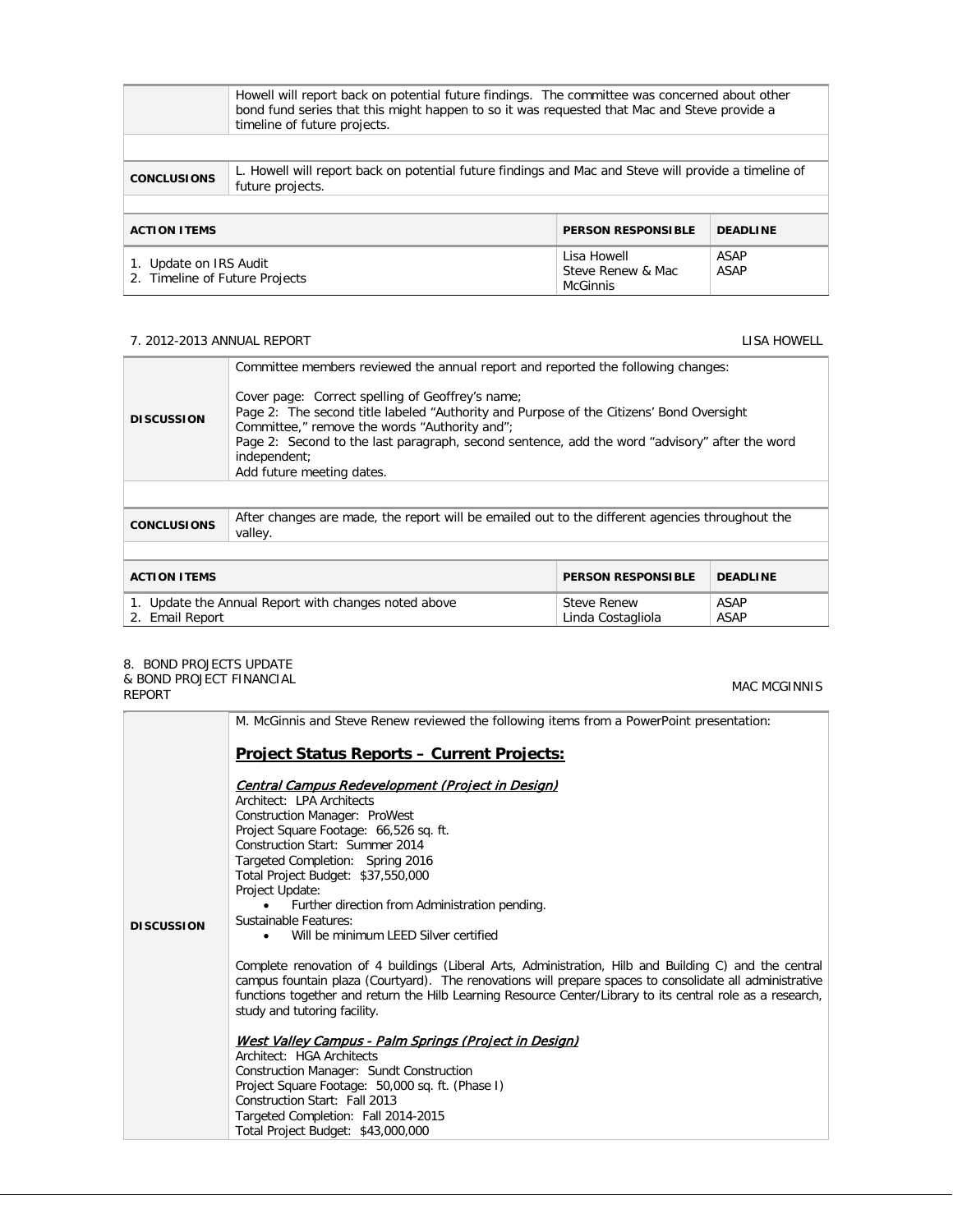| Project Update:                                                                                                                                                                                                                                                                                                                                                                                                     |  |
|---------------------------------------------------------------------------------------------------------------------------------------------------------------------------------------------------------------------------------------------------------------------------------------------------------------------------------------------------------------------------------------------------------------------|--|
| Legal Counsel review of Legal exhibits for DWA Easement & Well Sites continues                                                                                                                                                                                                                                                                                                                                      |  |
| Sustainable Features:<br>Will be minimum LEED Gold certified<br>$\bullet$                                                                                                                                                                                                                                                                                                                                           |  |
| Public transportation<br>٠                                                                                                                                                                                                                                                                                                                                                                                          |  |
| Solar Energy<br>$\bullet$                                                                                                                                                                                                                                                                                                                                                                                           |  |
| Sustainable Site                                                                                                                                                                                                                                                                                                                                                                                                    |  |
| 5 Zero Planning<br>$\bullet$                                                                                                                                                                                                                                                                                                                                                                                        |  |
| Construction of a new LEED Gold free-standing 50,393 square feet 3 story Administration Building, 3,200<br>square feet single story DEEC Storage Building and 5,900 square feet single story Central Utility Plant, &<br>162 space on-site parking which includes a bus drop-off area. The project will provide educational<br>opportunities to the student population of the western service area of Palm Springs. |  |
|                                                                                                                                                                                                                                                                                                                                                                                                                     |  |
|                                                                                                                                                                                                                                                                                                                                                                                                                     |  |
| <u>Indio Education Center (Project in Construction)</u>                                                                                                                                                                                                                                                                                                                                                             |  |
| Architect: gkkworks                                                                                                                                                                                                                                                                                                                                                                                                 |  |
| Construction Manager: gkkworks                                                                                                                                                                                                                                                                                                                                                                                      |  |
| Project Square Footage: 40,000 sq. ft.                                                                                                                                                                                                                                                                                                                                                                              |  |
| Construction Start: Fall 2012                                                                                                                                                                                                                                                                                                                                                                                       |  |
| Targeted Completion: Late Spring 2014                                                                                                                                                                                                                                                                                                                                                                               |  |
| Total Project Budget: \$23,000,000                                                                                                                                                                                                                                                                                                                                                                                  |  |
| Construction Budget: \$16,000,000<br>Expenditures to Date: \$15,568,057                                                                                                                                                                                                                                                                                                                                             |  |
| Project Update:                                                                                                                                                                                                                                                                                                                                                                                                     |  |
| Curtain wall & Door lite glass installation complete (except 2-replacement curtain wall panels;<br>$\bullet$<br>int. door lights; and retail entry door lights & transoms; 2 replacement lights for curtain wall<br>glass expected to be installed by 1/3/14                                                                                                                                                        |  |
| Building metal panel installation ongoing (commenced 12/19)<br>$\bullet$                                                                                                                                                                                                                                                                                                                                            |  |
| Acoustical ceiling tile installation commenced, 12/26; above ceiling issues (Couts & Enterprise)<br>٠<br>impact completion of ceiling tile drop-in                                                                                                                                                                                                                                                                  |  |
| All doors installed, 12/24, locksets scheduled to install on 1/6/14<br>$\bullet$                                                                                                                                                                                                                                                                                                                                    |  |
| Parking lot final lift of asphalt complete; slurry & stripe complete                                                                                                                                                                                                                                                                                                                                                |  |
| Sustainable Features:                                                                                                                                                                                                                                                                                                                                                                                               |  |
| Will be minimum LEED Silver certified                                                                                                                                                                                                                                                                                                                                                                               |  |
| Architectural environmental control<br>$\bullet$                                                                                                                                                                                                                                                                                                                                                                    |  |
| Public transportation<br>$\bullet$                                                                                                                                                                                                                                                                                                                                                                                  |  |
| New 3 story building in Indio with classrooms, administration, offices, and commercial retail space. It will<br>provide permanent school space for the COD Indio classes that are currently being held in leased space,<br>and will allow for additional science and laboratory classes that are so impacted at the Palm Desert<br>campus.                                                                          |  |
|                                                                                                                                                                                                                                                                                                                                                                                                                     |  |
| <u>Athletic Facilities (Project in Construction)</u><br>Architect: LPA Architects                                                                                                                                                                                                                                                                                                                                   |  |
| Construction Manager: ProWest                                                                                                                                                                                                                                                                                                                                                                                       |  |
| Project Square Footage: 26,840 sq. ft.                                                                                                                                                                                                                                                                                                                                                                              |  |
| Construction Start: Fall 2012-2013                                                                                                                                                                                                                                                                                                                                                                                  |  |
| Targeted Completion Phase 1: Summer 2014                                                                                                                                                                                                                                                                                                                                                                            |  |
| Targeted Completion Phase 2: Fall 2014                                                                                                                                                                                                                                                                                                                                                                              |  |
| Total Project Budget: \$23,115,238<br>Construction Budget: \$15,987,000                                                                                                                                                                                                                                                                                                                                             |  |
| Expenditures to Date: \$9,582,402                                                                                                                                                                                                                                                                                                                                                                                   |  |
| Project Update:                                                                                                                                                                                                                                                                                                                                                                                                     |  |
| Gymnasium                                                                                                                                                                                                                                                                                                                                                                                                           |  |
| <b>Structure Cast</b><br>$\bullet$                                                                                                                                                                                                                                                                                                                                                                                  |  |
| -Welding continues at roof truss/panels                                                                                                                                                                                                                                                                                                                                                                             |  |
| -Cord rebar installation complete                                                                                                                                                                                                                                                                                                                                                                                   |  |
| Roof truss erection complete                                                                                                                                                                                                                                                                                                                                                                                        |  |
| -Welding continues at roof trusses and intermediate structural steel<br>-Structural steel beam erection complete (lower roof)                                                                                                                                                                                                                                                                                       |  |
| Canopy steel column erection complete                                                                                                                                                                                                                                                                                                                                                                               |  |
| -Form construction commenced at canopy end wall                                                                                                                                                                                                                                                                                                                                                                     |  |
| <b>Fitness Center</b>                                                                                                                                                                                                                                                                                                                                                                                               |  |
| Walls and ceilings complete/paint complete at restrooms and kitchenette                                                                                                                                                                                                                                                                                                                                             |  |
| Hydronics tested and flushed                                                                                                                                                                                                                                                                                                                                                                                        |  |
| Wet-pipe insulation and labeling underway                                                                                                                                                                                                                                                                                                                                                                           |  |
| Sustainable Features:<br>Will be minimum LEED Silver certified                                                                                                                                                                                                                                                                                                                                                      |  |
|                                                                                                                                                                                                                                                                                                                                                                                                                     |  |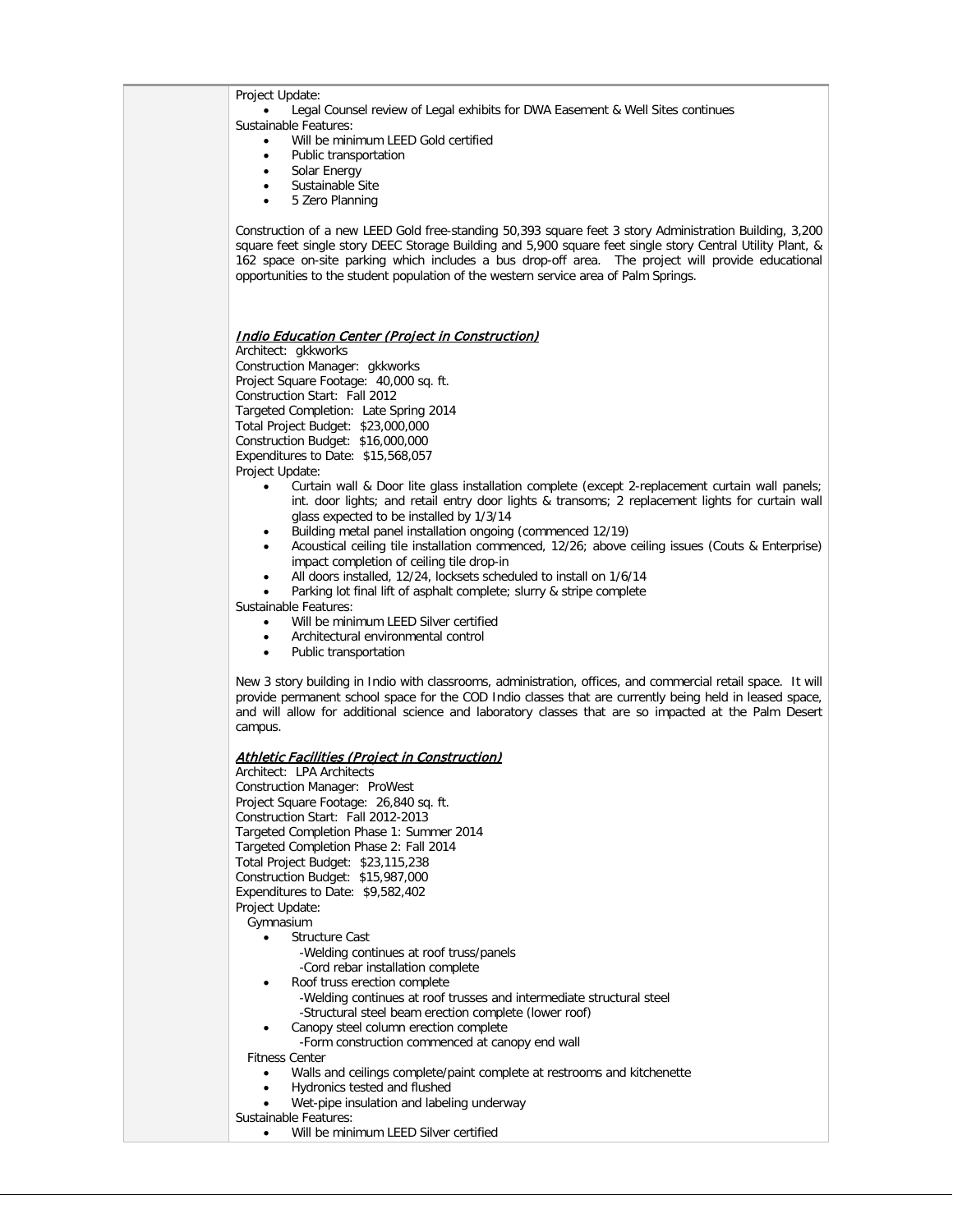New gymnasium, team rooms, restrooms, shower/locker rooms and maintenance facilities for the Physical Education and Athletics programs, as well as renovation of an initial structure to accommodate weight training, multipurpose rooms and faculty/staff offices for the Physical Education and Athletics programs for the campus. New tennis facilities and athletics quad.

The Fitness Center will be done before the Gym and this project is on schedule.

### Visual Arts (Project in Construction)

Architect: Perkins & Will Construction Manager: Gilbane Project Square Footage: 13,710 sq. ft. Construction Start: Spring 2013 Targeted Completion: Summer 2014 Total Project Budget: \$8,515,353 Construction Budget: \$6,075,000 Expenditures to Date: \$4,751,342 Project Update:

- Installation of base material at roadway commenced.
- Installation of irrigation system commenced.
- Installation of door glazing in the interior continues.
- Site grading continues.
- Installation of electrical panels and pulling conductor continues.
- Interior wall finish continues.
- Building painting continues.

Sustainable Features:

• Will be minimum LEED Silver certified

New building with offices, a multi-purpose classroom, new lab space for 2D art, photography, ceramics & screen printing classes, a wood shop, and a large outdoor yard for kilns and 3D art. It will allow the Art programs to relocate into spaces designed specifically for these programs.

### Applied Sciences (Project in Construction)

Architect: HGA Architects Construction Manager: Gilbane Project Square Footage: 21,741 sq. ft. Construction Start: Summer 2013 Targeted Completion: Fall 2014 Total Project Budget: \$12,381,000 Construction Budget: \$8,400,000 Expenditures to Date: \$3,693,687 Project Update:

Ag. Building

- Start construction of cabinetry
- Finish installation of fire sprinkler system
- Applied Sciences Building
	- Commence installation of hot taps for the utilities and fire hydrants
	- Continue installation of masonry block wall
	- Continue installation of ADA pathway improvements
	- Continue installation of underground utilities infrastructures
	- Finish installation of electrical floor boxes and conduit.
	- Complete installation of moisture barrier/aggregate base for floor slab

Sustainable Features:

• Will be minimum LEED Silver certified

This project encompasses both the Agricultural Sciences, which will be renovated along with a new Greenhouse and Lath House, and a new Applied Sciences building that will be home to the HVAC, Drafting, Construction Technology, Natural Resources, classrooms and Labs. The Dean and Facility offices will also be in this building.

### Child Development Center (Project in Construction)

Architect: HMC Architects Construction Manager: None Project Square Footage: 10,314 sq. ft. Construction Start: Summer 2013 Targeted Completion: Spring 2014 Total Project Budget: \$5,924,000 Construction Budget: \$3,934,000 Expenditures to Date: \$2,868,501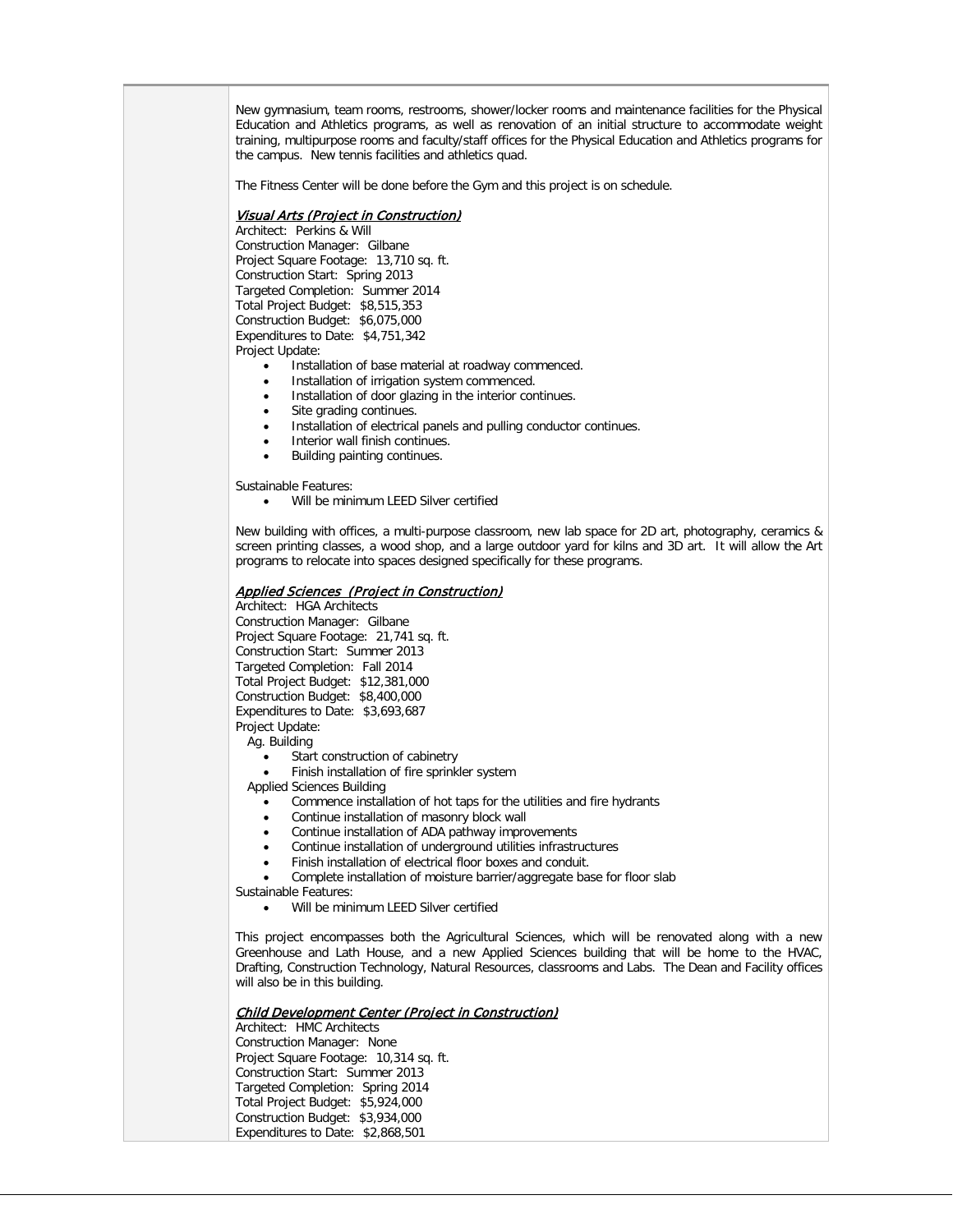Project Update:

- Paving of parking lot commenced
- Installation of Densdeck at exterior finish continues
- Wall framing continues
- Installation of HVAC, plumbing, and electrical systems continues
- Installation of roof access ladder complete
- Flush and test of hydronic lines complete
- Includes a shade structure.

Sustainable Features:

• Will be minimum LEED Silver certified

New laboratory providing direct observation of two separate early childhood groups. Support spaces for the young children and staff are included to facilitate the groups while allowing students the opportunity to monitor the interaction and behavioral development of the children.

### Stagecraft Shop (Project in Construction)

Architect: PMSM Architects Construction Manager: None Project Square Footage: 3,346 sq. ft. Construction Start: Fall 2013 Targeted Completion: Spring 2014 Total Project Budget: \$2,135,000 Construction Budget: \$1,494,500 Expenditures to Date: \$684,616 Project Update:

- Installation of under slab utilities complete
- Installation of under slab base material and moisture barrier complete
- Installation of reinforcing steel commenced
- Fabrication of offsite modular building continued

New facility that directly supports Theatre Arts functions held on campus. Spaces include a scenery workshop, full costume shop, makeup studio with cast changing facilities, and music/vocal practice rooms. This is a pre-manufactured facility.

### Wayfinding (Project in Construction)

Architect: PMSM Architects Construction Manager: None Project Square Footage: Exterior Site Work Construction Start: None Targeted Completion: Summer 2013 Total Project Budget: \$500,000 Construction Budget: \$395,300 Expenditures to Date: \$116,613 Project Update:

- Final concrete pour for foundation of signs commenced 1/3/14 at East Ring Road then at miscellaneous locations
- Installations of signs commenced to be completed by 1/10/14
- All issues pertaining to relocation of signs approved

### **4 Week Look Ahead Schedule for 01/02/14 to 01/30/14**

This information was provided so that everyone could see what is going to happen over the next four weeks on the campus.

### **Financial Report**

Project Allocations Budget

- Completed Projects:
	- Bond + Other Budget: \$114,843,061 Bond + Other Expenses: \$114,843,061
	- Current Projects Ongoing:
		- Bond + Other Budget: \$254,318,718 Bond + Other Expenses: \$140,807,225 Balance: \$113,511,493
- Future Projects:
- Bond + Other Budget: \$32,200,000
	- Contingency Bond + Other Budget: \$1,746,700